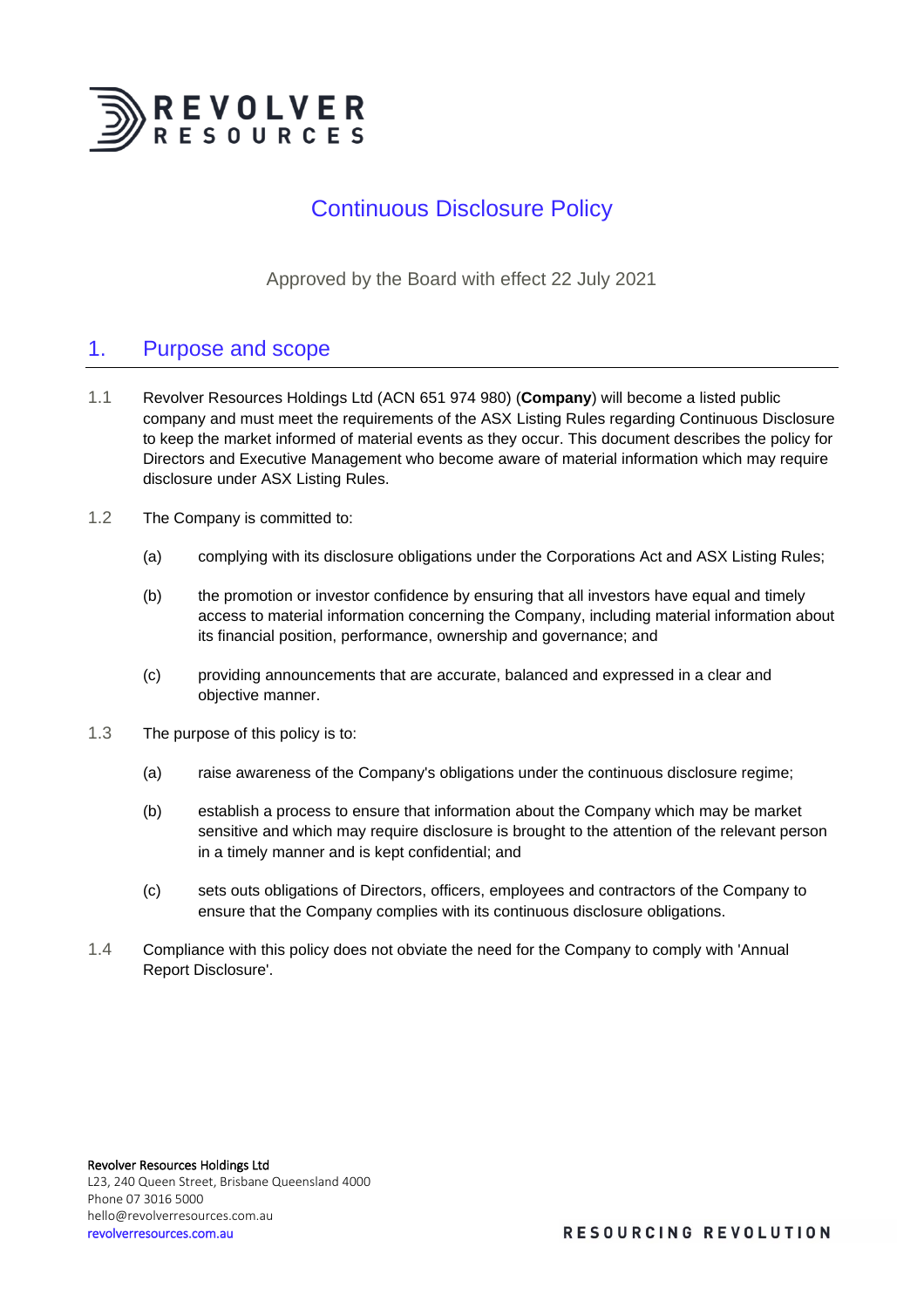

# 2. Responsibilities

#### 2.1 **Executive Management**

Executive management is responsible for:

- (a) understanding the continuous disclosure regulations; and
- (b) reporting potentially material information immediately to either the Company Secretary, the Managing Director or the Chair.

#### 2.2 **Company Secretary**

The Company Secretary is responsible for:

- (a) liaising with the Managing Director and/or Chair on information supplied to determine if it needs to be disclosed under continuous disclosure regulations; and
- (b) reporting the material information to the market.

## 3. Policy

#### 3.1 **General**

- (a) Executive Management will make themselves aware of the continuous disclosure regulations in the ASX Listing Rules.
- (b) In the event that any member of management becomes aware of any fact or circumstance which may give rise to a requirement to disclose such information under the ASX Listing Rules, they will immediately inform either the Company Secretary, the Managing Director or the Chair.
- (c) Prior to disclosure, the Company Secretary, in conjunction with the Managing Director and/or the Chair, will review the information to enable a judgement as to the appropriate disclosure to be made.
- (d) If there is uncertainty over the requirement to comply with the continual disclosure requirements then the Company will seek external legal advice.
- (e) The Company, through the Company Secretary, will notify the market of any information it is determined is required to be disclosed.
- (f) In accordance with ASX Listing Rules, the Company will immediately notify the market of information: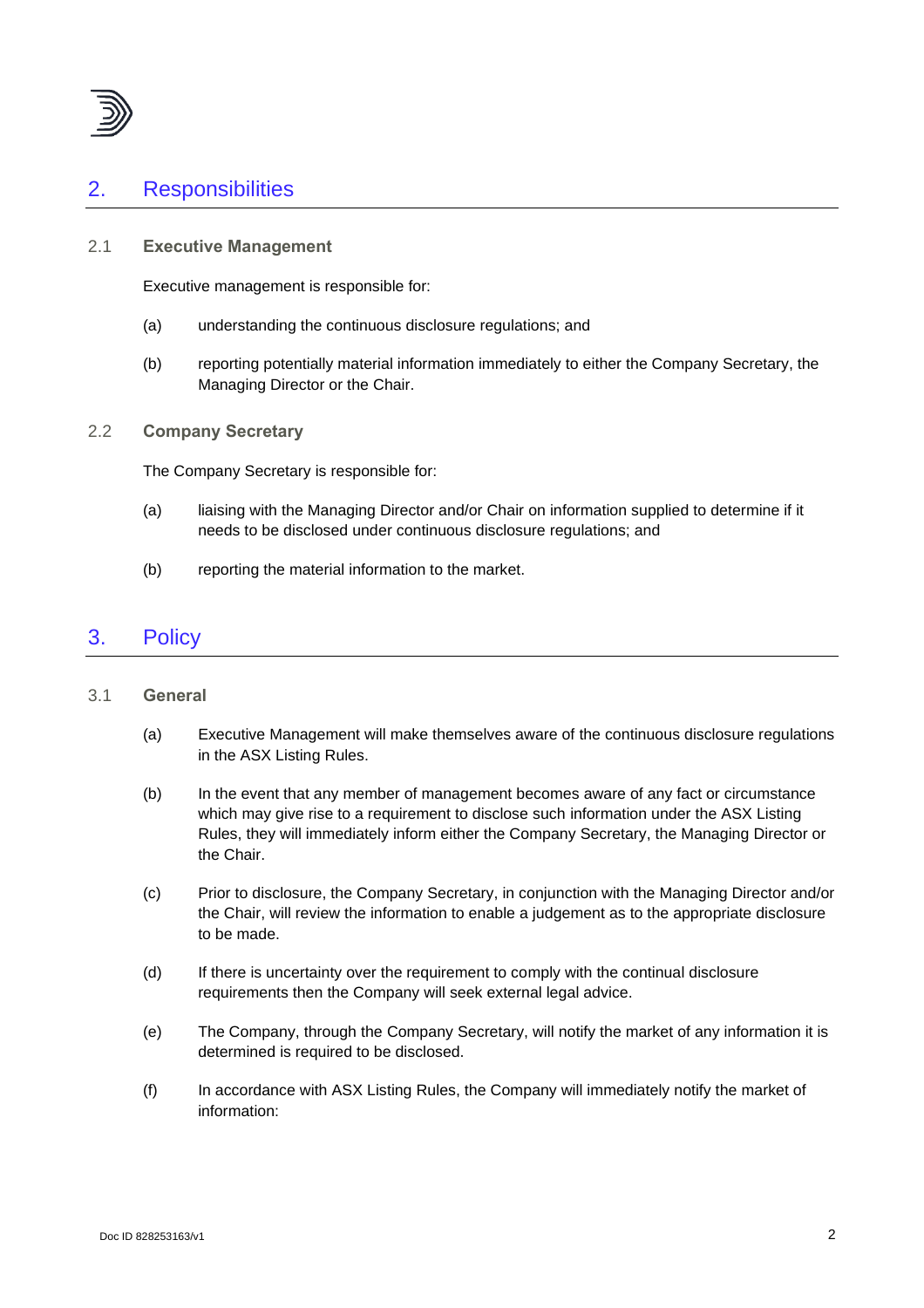

- (i) concerning the Company that a reasonable person would expect to have a material effect on the price or value of the Company's securities; and
- (ii) that would, or would be likely to, influence persons who commonly invest in securities in deciding whether to acquire or dispose of the Company's securities.

The only exception to this is where the ASX Listing Rules do not require such information to be disclosed.

- (g) The Board must receive a copy of all material ASX announcements promptly after they have been made.
- 3.2 **Internal notification and decision-making concerning the disclosure obligation**

The Board has designated the Company Secretary as the person responsible for overseeing and coordinating disclosure of information to the market as well as communicating with the relevant authorities. The Company Secretary will be responsible for ensuring that Company announcements are made in a timely manner, and will establish a vetting procedure to ensure that the announcements are factual and do not omit any material information.

The Company Secretary will also ensure that Company announcements are expressed in a clear and objective manner that allows investors to assess the impact of the information when making investment decisions.

To assist the Company Secretary fulfil the Company's disclosure requirements, executive staff are responsible for immediately communicating to the Company Secretary any possible continuous disclosure matter concerning the operations of the Company. Executive staff are responsible for ensuring that the information is provided to the Company Secretary as soon as they become aware of it and that it is factual and does not omit any material information. Executive staff will promptly respond to requests from the Company Secretary for further information concerning the possible continuous disclosure matter.

The Company Secretary, after consultation with the Chair and Managing Director, determines whether information should be disclosed to the market.

Before an announcement is released to ASX, the Company must ensure:

- (a) the Company Secretary has completed its review process; and
- (b) the announcement has been circulated to the Board for review; and
- (c) the Board has authorised the release of the announcement in writing.

#### 3.3 **Promoting and monitoring compliance**

The Company has a Continuous Disclosure Committee, comprising the following: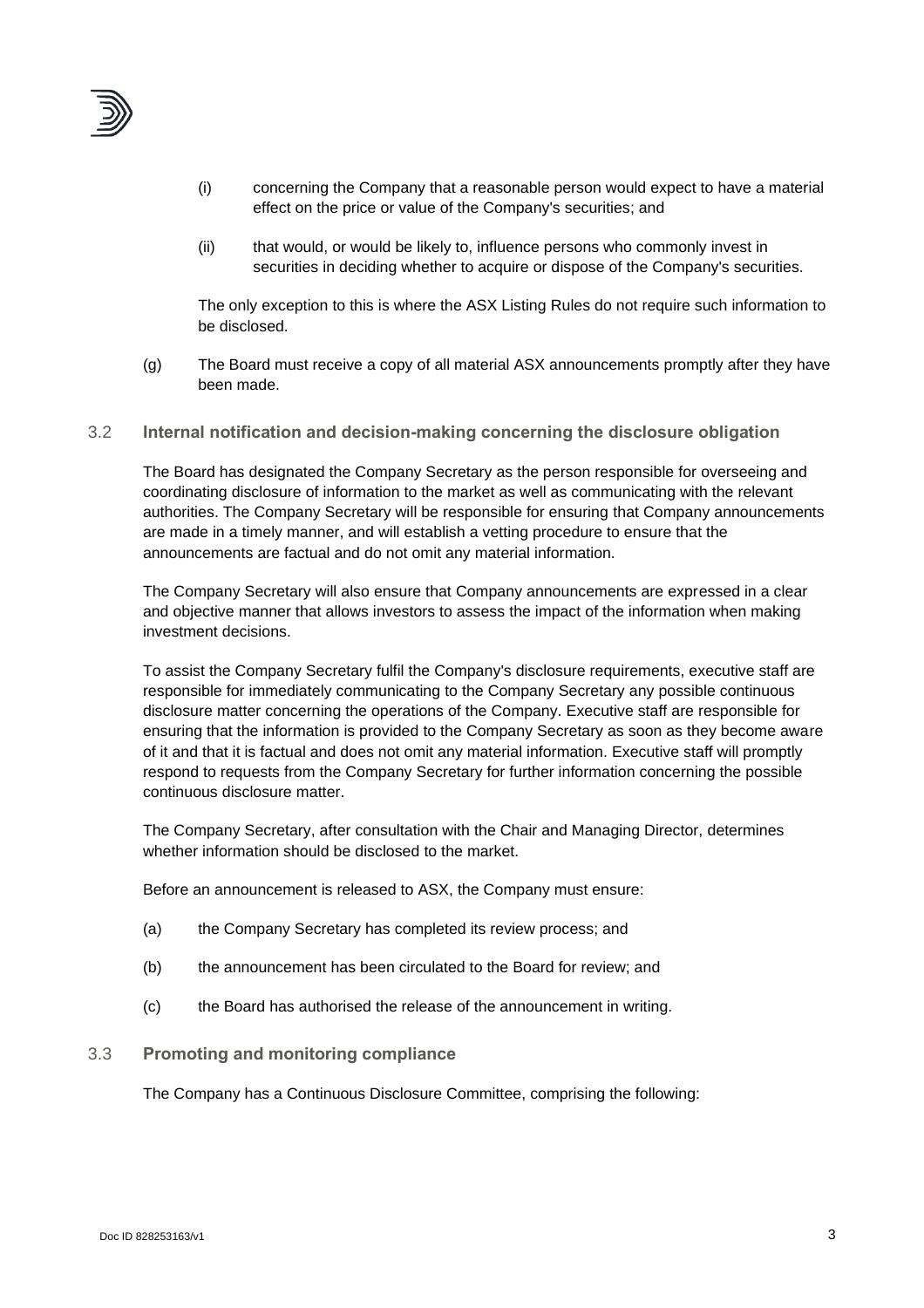

- (a) Company Secretary;
- (b) Chair or if unavailable, the Chair of the Audit and Risk Committee; and
- (c) Managing Director;

The purpose of the Continuous Disclosure Committee is to promote and monitor compliance with the Company's continuous disclosure obligations and to ensure that all employees are aware of this policy. In addition, the Continuous Disclosure Committee is responsible for ensuring that all staff are aware of the type of information that needs to be communicated and their obligation to communicate to the Company Secretary any possible continuous disclosure matter.

A meeting of the Committee may be convened from time to time to consider particular continuous disclosure issues.

On a daily basis, the Company Secretary is charged with monitoring compliance with this policy. As part of that monitoring, all major announcements to the market will be reviewed for compliance with this policy. All public announcements will also be audited for compliance. These compliance reviews will be reported to the Continuous Disclosure Committee as part of their regular review of compliance. Any possible non-compliance will be reported to the Board at its next meeting. The Company Secretary must notify both the Chair and the Managing Director at the earliest opportunity if they believe that a false market in the Company's securities either exists or has the possibility to exist.

#### 3.4 **Measures for seeking to avoid the emergence of a false market in the Company's securities**

The Company recognises that a false market in the Company's securities may result if the Company provides incomplete information to the market or if the Company fails to respond to market and media speculation that may, or may be likely to, have an impact on the price of the Company's securities.

While the Company does not, in general, respond to market speculation or rumours unless required to do so by law or other relevant bodies, the Company is committed to disclosing as much information as possible, without harming the Company, to a wide audience of investors through media releases of important milestones, including information that may not strictly be required under continuous disclosure requirements. Information given to the market will also be provided to investors through media releases.

Where appropriate, the Company will request a trading halt to prevent trading in the Company's securities by an inefficient and uninformed market until the Company can make an announcement to the market.

#### 3.5 **Safeguarding confidentiality of corporate information to avoid premature disclosure**

All employees are advised of the confidentiality of Company information. In addition, the Company imposes communication blackout periods for financial information between the end of financial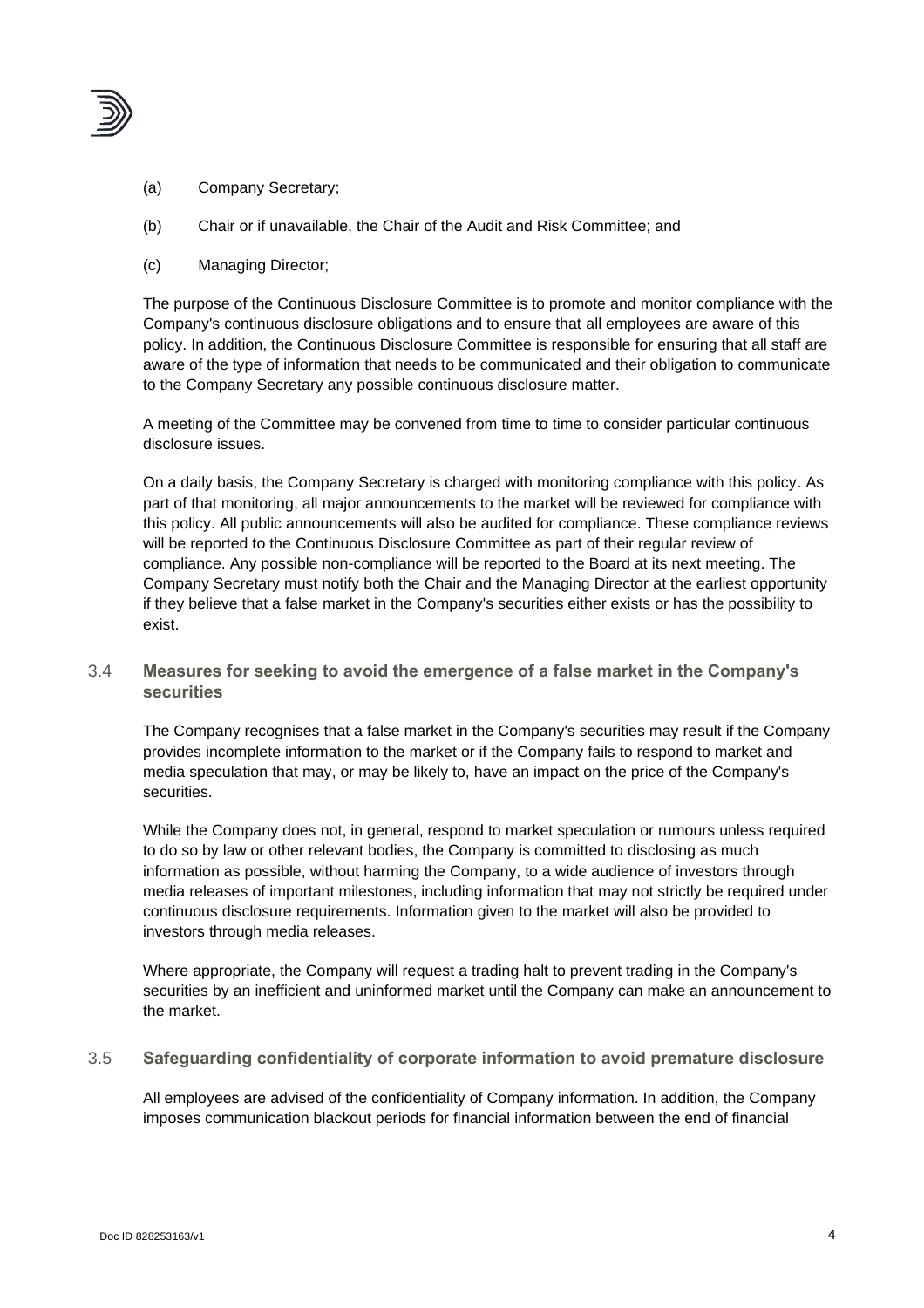

reporting periods and the announcement of results to the market. To protect against inadvertent disclosure of price sensitive information, the Company does not hold meetings or briefings to discuss financial information with individual investors, institutional investors, analysts or media representatives during the communication blackout periods, unless such meetings or briefings are the subject of a specific announcement to the market.

#### 3.6 **Media contact and comment**

The Board has designated the Managing Director or the Chair (where appropriate) to speak to the press on matters associated with the Company. In speaking to the press, the Managing Director or the Chair will not comment on price sensitive information that has not already been disclosed to the market, however, they may clarify previously released information. To assist in safeguarding against the inadvertent disclosure of price sensitive information, the Managing Director or the Chai] will be informed of what the Company has previously disclosed to the market on any issue prior to briefing anyone outside the Company.

Subject to the policies of the Board and any committee that the Board may appoint from time to time, the Chair is authorised to comment on *HWLE Note: Company to review*:

- (a) annual and half yearly results at the time of the release of the annual or half yearly report;
- (b) resolutions to be put to General Meetings of the Company;
- (c) changes in Directors, any matter related to the composition of the Board or Board processes;
- (d) any speculation concerning Board meetings or the outcomes of Board meetings; and
- (e) other matters specifically related to shareholders.

Subject to the policies of the Board and any committee that the Board may appoint from time to time, the Managing Director is authorised to comment on:

- (a) the Company's future outlook;
- (b) any operational matter;
- (c) media queries concerning operational issues which reflect either positively or negatively on the Company;
- (d) proposed or actual legal actions; and
- (e) queries and general discussion concerning the Company's industry.

There will be times when Directors and employees will be approached by the media for public comment. On such occasions, the Director(s) or employee(s) should comply with the following: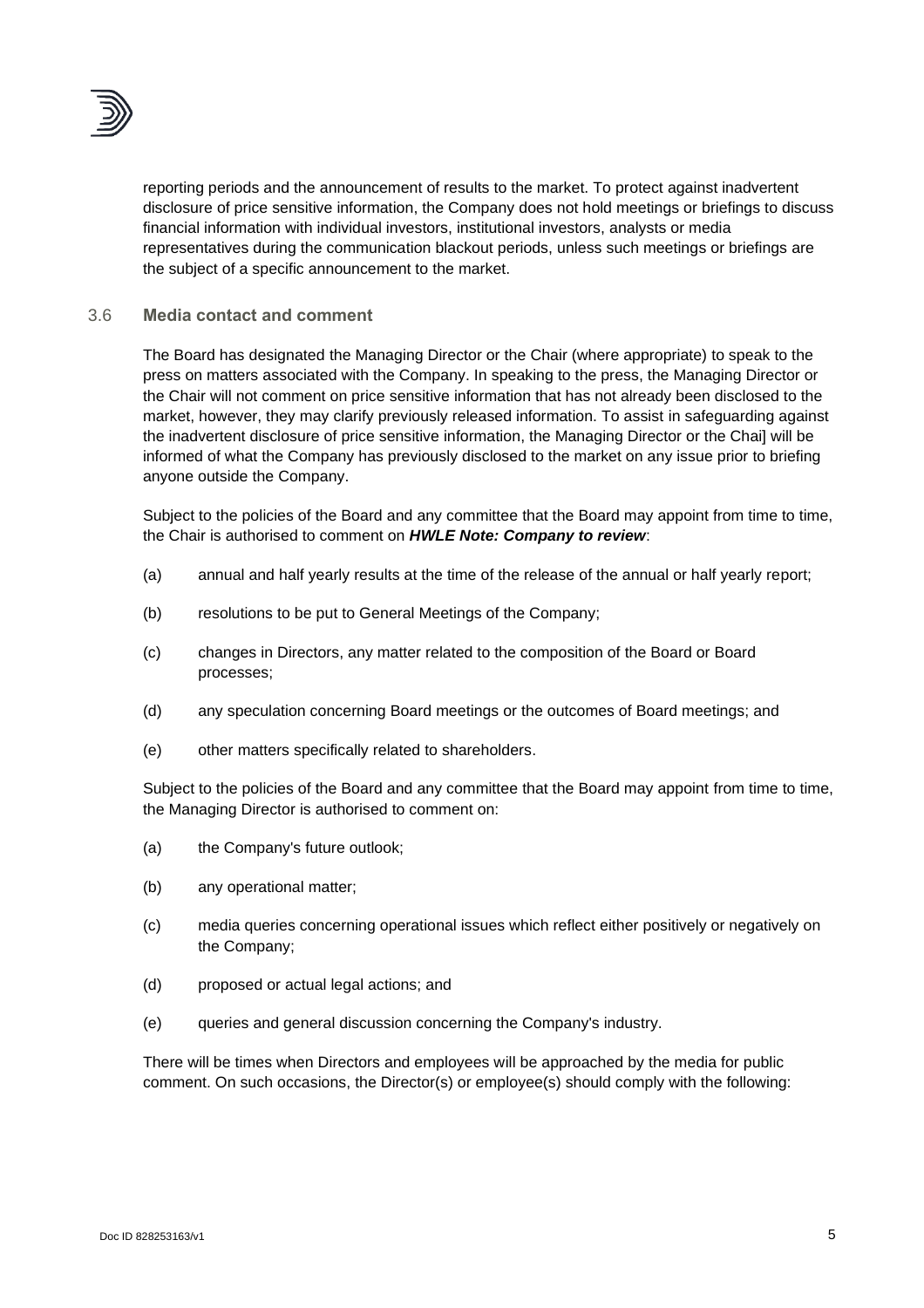

- (f) refer the person to the Managing Director or the Chair of the Board as appropriate for comment;
- (g) refrain from disclosing any information, documents or other forms of data to the person without the prior consent of the Managing Director or the Chair of the Board; and
- (h) report the person who contacted the Director/employee, the reason (explicit or inferred) for the contact and a summary of any other relevant information as soon as possible to Managing Director or the Chair.
- 3.7 **External communications including analyst briefings and responses to shareholder questions**
	- (a) The Company discloses its financial and operational results to the market each year/half year/quarter as well as informing the market of other events throughout the year as they occur. Quarterly financial reports, media releases and AGM speeches are all lodged with the relevant authority. As all financial information is disclosed, the Company will only comment on factual errors in information and underlying assumptions when commenting on market analysts' financial projections, rather than commenting on the projections themselves.
	- (b) In addition to the above disclosures, the Company does conduct briefings and discussions with analysts and institutional investors. However, price sensitive information will not be discussed unless that particular information has been formally disclosed to the market via an announcement. Slides and investor presentations used in briefings will also be released immediately prior to the briefing to the market.
	- (c) After the conclusion of each briefing or discussion, it will be reviewed to determine whether any price sensitive information has been inadvertently disclosed. If any price sensitive information was disclosed, it will be announced immediately to the market.
	- (d) Similarly, when answering shareholder questions, price sensitive information will not be discussed unless that particular information has been formally disclosed to the market via an announcement.
	- (e) Where a question can only be answered by disclosing price sensitive information, the Company will decline to answer it or take it on notice and announce the information to the market prior to responding.
	- (f) If any new price sensitive information is to be used in briefing media, institutional investors and analysts or in answering shareholder queries, written materials containing such information will be lodged with the relevant authority prior to the briefing commencing. These briefing materials may also include information that may not strictly be required under continuous disclosure requirements.
	- (g) The Company is committed to the full and accurate reporting of its financial results. Consequently, when complying with its periodic disclosure requirements, the Company will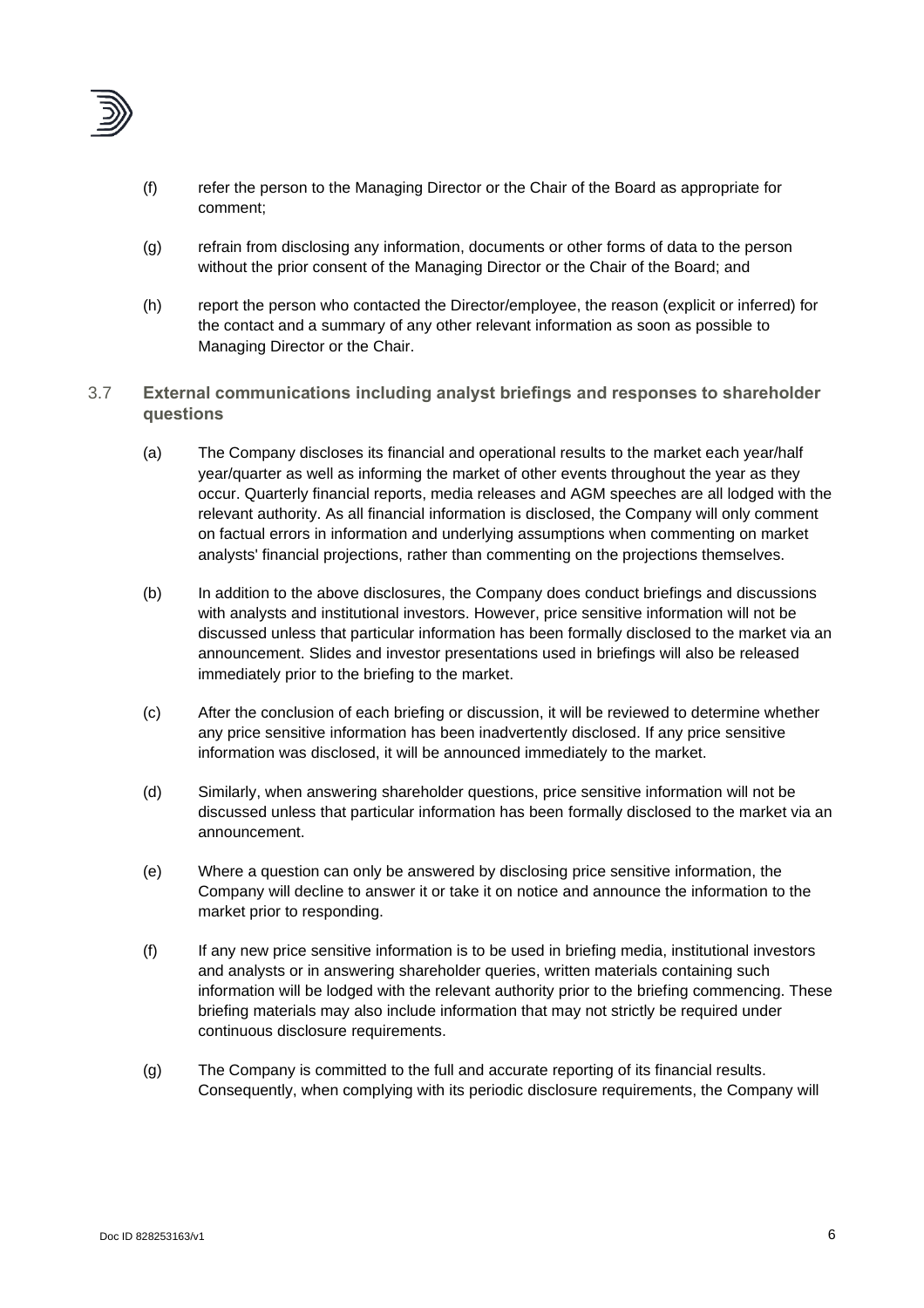

provide commentary on its financial results. The purpose of the commentary will be to clarify and balance the information in the financial results.

- (h) This commentary will be delivered in a manner that is neutral, free from any bias and easy to understand. This may involve the provision of both positive and negative information about the Company that the Company believes is necessary to keep investors fully informed.
- (i) The Company respects the rights of its shareholders and to facilitate the effective exercise of those rights the Company is committed to:
	- (i) communicating effectively with shareholders;
	- (ii) giving shareholders ready access to balanced and understandable information about the Company and corporate proposals; and
	- (iii) making it easy for shareholders to participate in general meetings of the Company.

#### 3.8 **Provision of information**

- (a) The Company will communicate with shareholders in three main ways:
	- (i) through releases to the market;
	- (ii) through information provided directly to shareholders at general meetings of the Company; and
	- (iii) market releases.
- (b) It is the Company's policy to comply with its continuous and periodic disclosure obligations. In accordance with the Company's continuous disclosure policy, unless exempted by the ASX Listing Rules, the Company will immediately notify the market of information:
	- (i) concerning the Company that a reasonable person would expect to have a material effect on the price or value of the Company's securities; and
	- (ii) that would, or would be likely to, influence persons who commonly invest in securities in deciding whether to acquire or dispose of the Company's securities.
- (c) Where practicable the Company will also make available the opportunity for shareholders to participate in new and substantive investor presentations by dial-in or live-stream or by uploaded a transcript or recording of the presentation to ASX subsequently. The Company is not required to make available presentations that do not contain new market sensitive information.
- (d) "Substantive" presentations include results presentations and the types of presentations given at annual general meetings, investor days or broker conferences.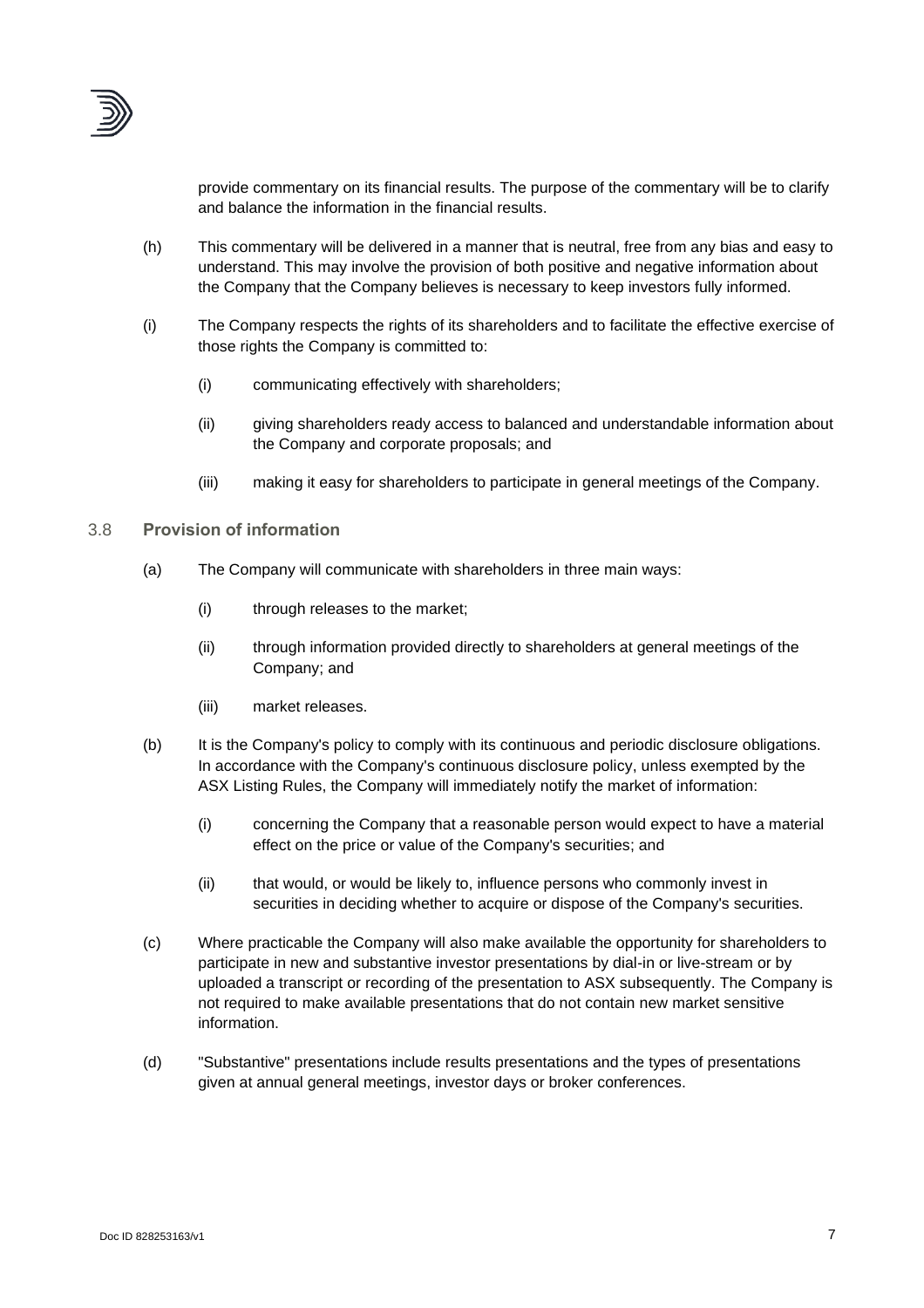

#### 3.9 **Provision of Information to the Board**

The Company Secretary is to ensure that a copy of all material market announcements is to be circulated to the Board as soon as is practicable after its release.

#### 3.10 **Company website**

- (a) The Company provides general information about the Company and its operations, details of the Company's corporate governance policies and procedures and information specifically targeted at keeping the Company's shareholders informed about the Company on its website.
- (b) In particular, where appropriate, after confirmation of receipt by the relevant authority, the following will be posted to the website:
	- (i) relevant announcements made to the market;
	- (ii) media releases;
	- (iii) information provided to analysts or the media during briefings;
	- (iv) the full text of notices of meeting and explanatory material;
	- (v) information related to general meetings, including the Chair's address, speeches and voting results;
	- (vi) copies of press releases and announcements for the preceding year; and
	- (vii) copies of annual and half-yearly reports including financial statements for the preceding year.
- (c) Where possible, the website will also be used for web-casting or teleconferencing analyst and media briefings as well as general meetings of the Company. Where the Company does web-cast the preceding events, and even where it is not possible to do so, a transcript or summary of the information discussed will be posted to the website.
- 3.11 **Direct communications with shareholders**
	- (a) Throughout the year it may be appropriate for the Company to directly communicate with shareholders. For example, to give shareholders notice of general meetings or to update shareholders by way of a Chair's letter.
	- (b) In relation to information that is directly communicated to shareholders, all shareholders have the right to elect to receive all such information by post, facsimile or electronic mail.